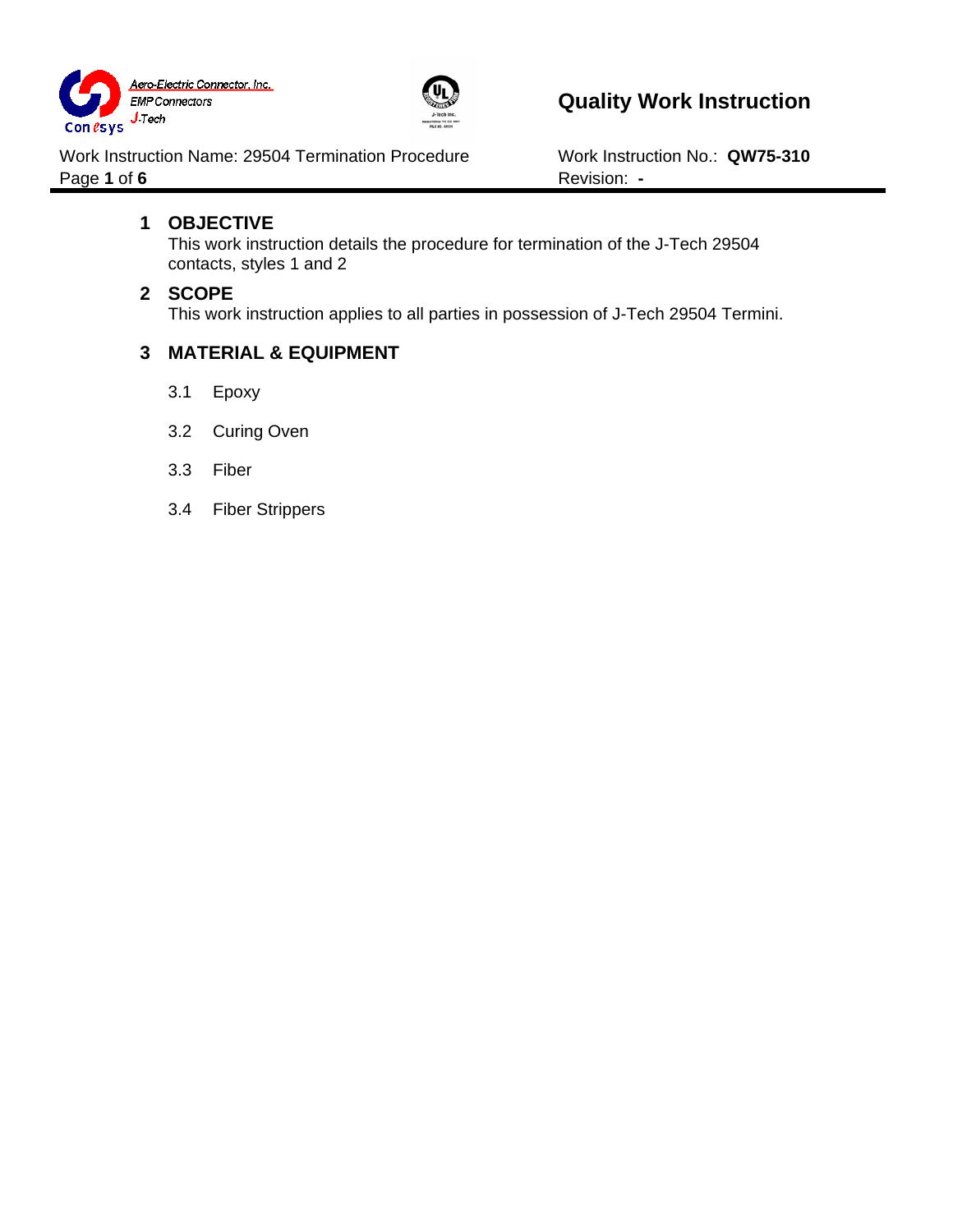



Work Instruction Name: 29504 Termination Procedure Work Instruction No.: QW75-310 Page 2 of 6 Revision: -

## **4 PROCEDURE**

#### **Style 1 Termination Steps**

- 1. Install terminus heat shrink sleeve onto jacketed fiber.
- 2. Strip cable Jacket and cut strength member to specified length (See figures 1 and 2 for recommendations).
- 3. Strip buffer off fiber to specified length (see fig. 1 and 2).
- 4. Mix and fill syringe with epoxy or defrost frozen epoxy (Recommended EPO-TEK 353 ND see manufacturer's instructions).
- 5. Completely fill termini with epoxy ensuring epoxy fills the ceramic (look for small bead on end) as well as the termini body.
- 6. Clean fiber with isopropyl alcohol.
- 7. Slide fiber into termini. It may necessary to rotate termini slightly to get fiber into the ceramic.
- 8. Evenly dress the strength member over the thinner rear of termini.
- 9. Slide heat shrink sleeve into position and apply heat gun.
- 10. Place termini in curing unit until epoxy is fully cured (refer to manufacturer's epoxy data sheet).
- 11. Cleave the excess fiber from termini tip with fiber cleave.
- 12. Polish end-face per local standards.
- 13. Before installing hood assembly to the socket contacts place a small amount of Loctite (222 MS recommended) on the threads of socket terminus.



Style 1 Socket Termination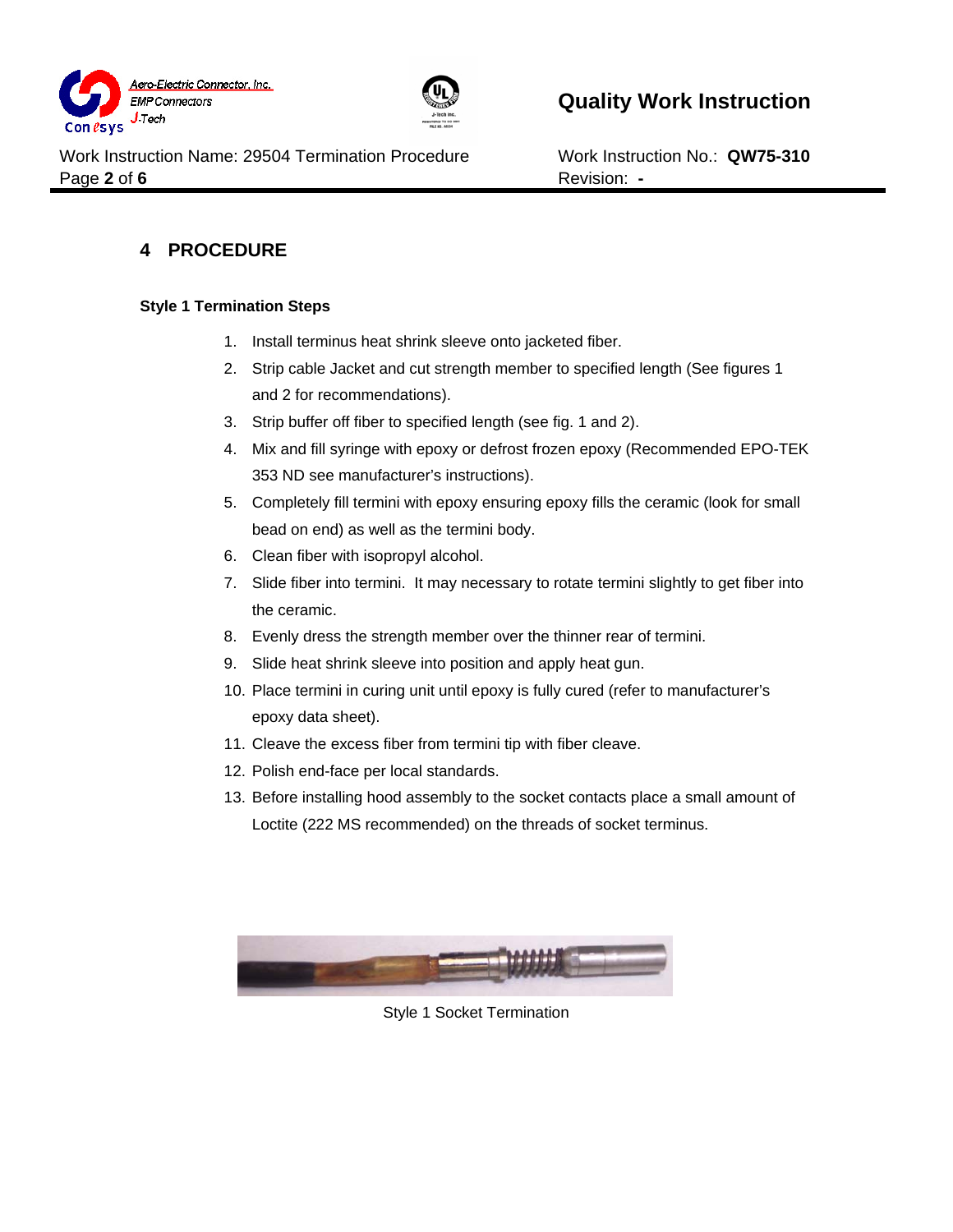



# **Quality Work Instruction**

Work Instruction Name: 29504 Termination Procedure Work Instruction No.: QW75-310 Page **3** of **6 Revision: -**







**Figure 2: Style 1 Pin Terminus Strip Lengths**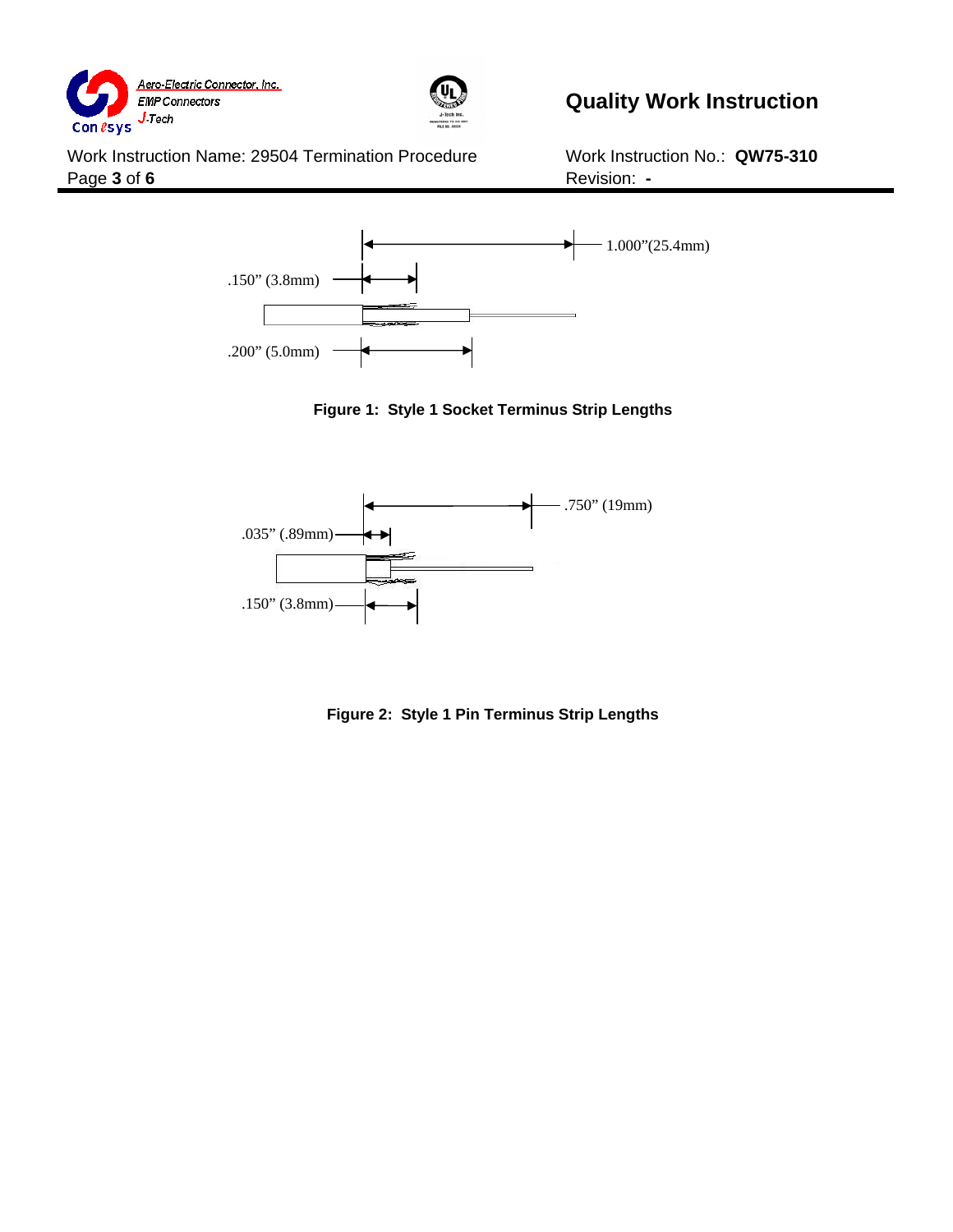



Work Instruction Name: 29504 Termination Procedure Work Instruction No.: **QW75-310** Page 4 of 6 Revision: -

#### **Style 2 Termination Steps**

- 1. Strip cable Jacket and cut strength member to specified length (See figures 3 and 4 for recommendations).
- 2. Strip buffer off fiber
- 3. Mix and fill syringe with epoxy or defrost frozen epoxy (Recommended EPO-TEK 353 ND, see manufacturer's instructions).
- 4. Completely fill termini with epoxy ensuring epoxy fills the ceramic (look for bead on end) as well as the termini body.
- 5. Clean fiber with isopropyl alcohol.
- 6. Slide fiber into termini. It may necessary to rotate termini slight to get fiber into the ceramic.
- 7. Slide termini onto fiber, slightly rotate fiber if there some resistance.
- 8. Place termini in curing unit until epoxy is fully cured (refer to manufacturer's epoxy data sheet).
- 9. Cleave the excess fiber from termini tip with fiber cleave.
- 10. Polish end-face per local standards.
- 11. Before installing the hood assembly onto the socket contacts place a small amount of Loctite (222 MS recommended) on the threads of socket terminus.



Style 2 Socket Termination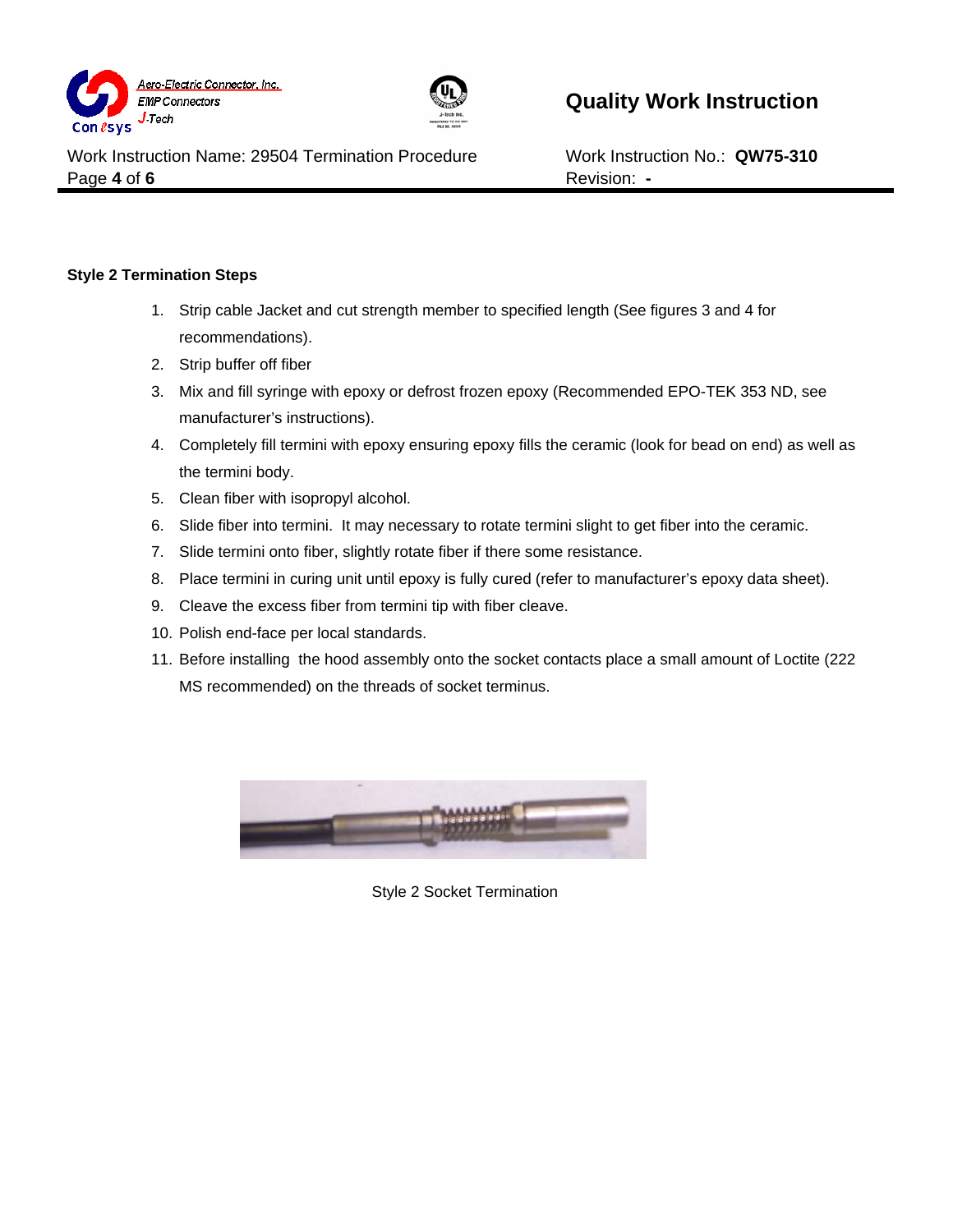



Work Instruction Name: 29504 Termination Procedure Work Instruction No.: QW75-310 Page **5** of **6** Revision: **-**



**Figure 3: Style 2 Socket Terminus Strip Lengths** 



**Figure 4: Style 2 Pin Terminus Strip Lengths**